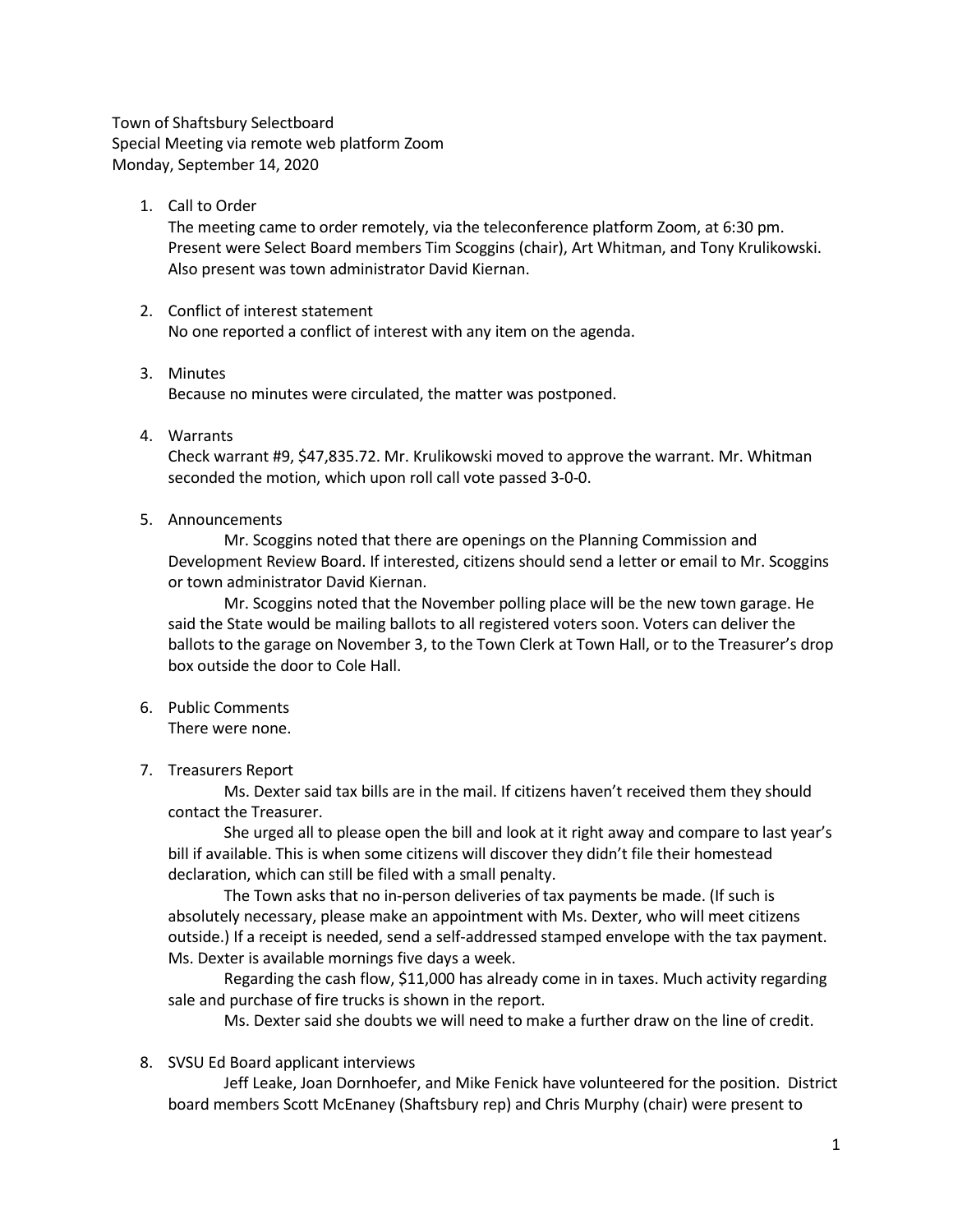explain what the Select Board should be looking for in board members. Mr. Murphy described the SVUBSD's responsibilities to all elementary school students.

Mike Fenick spoke on why he wished to serve. He said he'd been involved with education for most of his working life, in three countries (US, Australia, and England). He found the work very rewarding. He sees the effort as a way to make a contribution. He believes he has an open mind. He looks forward to working with the more experienced members of the board to address and solve problems. He finds the union concept one more likely to be productive.

Jeff Leake said he has a daughter in the district. He served on the Shaftsbury school board for two terms. He was on the Act 46 committee and worked hard to benefit all the children in the new district. He said the state's NAEP scores are concerning, and the district should address them at the local level. Literacy is a critical skill, and success begins at the elementary level. He was active in enhancing the ventilation system at the SES, and knows there are additional problems at other schools in the district. He described why for a time he was a dual resident of both Manchester and Shaftsbury, but now resides only in Shaftsbury.

Joan Dornhoeffer said she wants to be on the board because she's worked with kids and their families as a licensed clinical social worker for forty years. She is a good listener, a good collaborator, and an advocate for families. Additionally, she understands the needs of the system. In the 80s and 90s she managed a large grant at a very large hospital in Manhattan, where she had to balance the budget.

Mr. Scoggins said the Select Board will address the matter in executive session, will reach out to the absent board members, and announce their selection at the next meeting.

## 9. PC Appointments

Chris Williams, PC chair, was due for reappointment in March 2020. Mr. Krulikowski moved to reappoint Mr. Williams to the Planning Commission for a three year term. Mr. Whitman seconded the motion, which upon roll call vote passed 3-0-0.

## 10. DPW Report

Mr. Kiernan reported that for the next couple of weeks the rental tractor will be put to work. Grading is starting on the east side (most of the west side is done). A tree and ditching project is underway on Rod & Gun Club Road. All new ditches are seeded and mulched. Two culvert replacements -- at East Rd. at Glastenbury and on Maple Hill Road – will be taken care of before the end of the field season. Trucks will be undercoated, and routine maintenance of the equipment will continue. There are no big projects. There has been no word on state grants, as was expected. At the next regular meeting Mr. Kiernan would like to discuss purchasing a mower.

## 11. Other Business

Mr. Kiernan reported that the town received the Act 137 digitization of land records grant of \$25,891, all that he asked for. The grant program is part of the Covid CARES act. Paper land records will still be maintained at Cole Hall. Re digitizing of records, Mr. Kiernan says he hopes to go back at least 10 years or as far as the grant money will take us.

## 12. Review of Action Items

Mr. Scoggins will talk to the other board members about the upcoming appointment to the school district board.